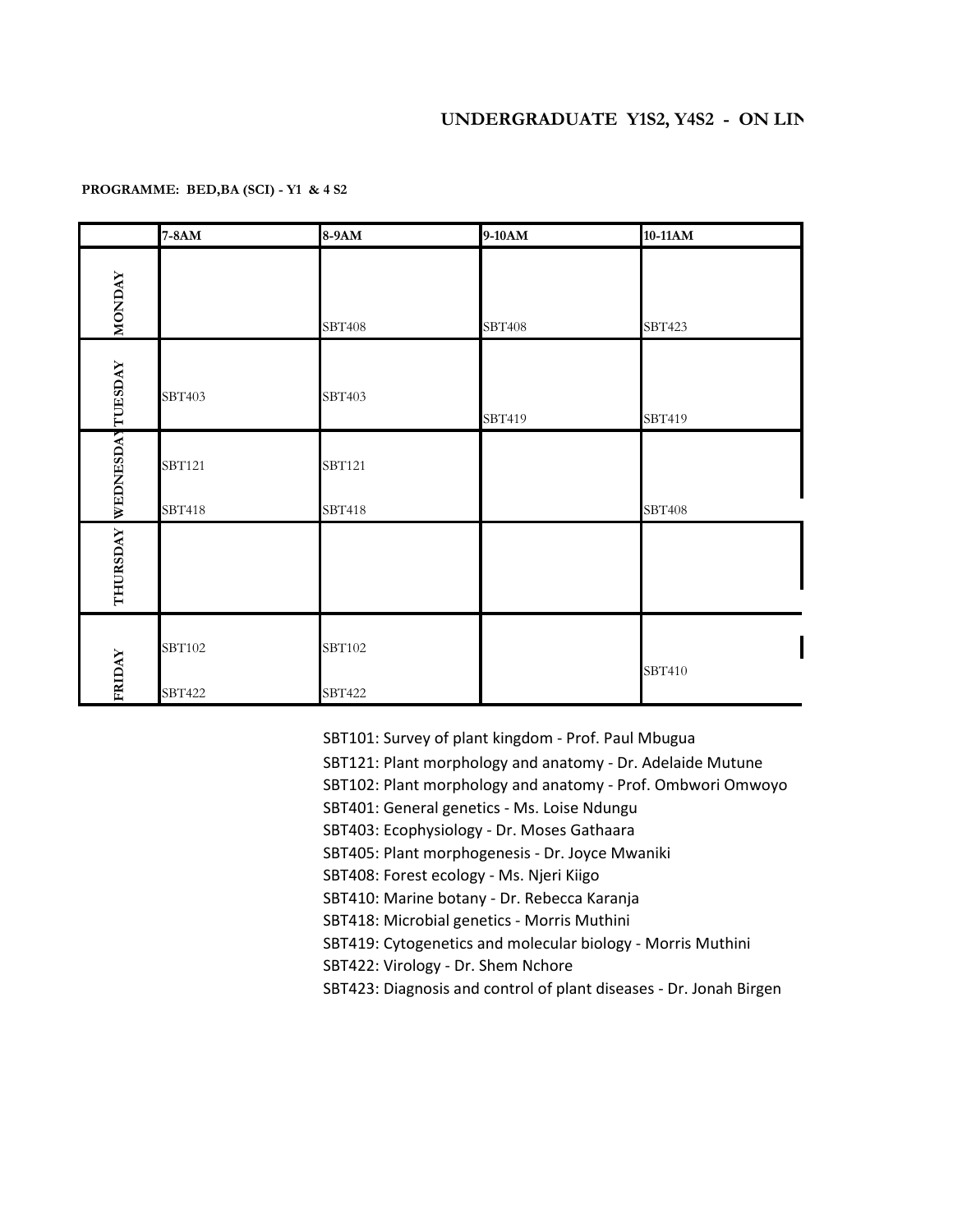## **KENYATTA UNIVERSITY VE TEACHING TIMETABLE - REGULAR PROGRAMMES (2020/2021 ACADEMIC YE**

| 11-12PM       | $12-1PM$ | $1-2PM$ | $2-3PM$       | $3-4PM$ |
|---------------|----------|---------|---------------|---------|
|               |          |         |               |         |
|               |          |         |               |         |
|               |          | SBT401  | SBT401        | SBT419  |
|               |          |         |               |         |
|               |          |         |               |         |
|               | SBT423   | SBT423  |               | SBT405  |
|               |          |         |               | SBT121  |
| <b>SBT101</b> | SBT101   |         |               | SBT102  |
|               | SBT410   | SBT410  |               | SBT403  |
|               |          |         |               |         |
|               |          |         |               |         |
|               | SBT405   | SBT405  | <b>SBT422</b> | SBT401  |
|               |          |         |               | SBT101  |
|               |          |         |               |         |
|               |          |         |               | SBT418  |

- 3401 [mbugua.paul@ku.ac.ke](mailto:mbugua.paul@ku.ac.ke) https://meet.google.com
- 9630 [mutune.adelaide@ku.ac.ke](mailto:mutune.adelaide@ku.ac.ke) https://meet.google.com
- 6312 [omwoyo.ombori@ku.ac.ke](mailto:omwoyo.ombori@ku.ac.ke) https://meet.google.com ndungu.loise@ku.ac.ke https://meet.google.com
- 6361 [gathaara.moses@ku.ac.ke](mailto:gathaara.moses@ku.ac.ke) meet.google.com/wik-
- 1307 [joycemwaniki@gmail.com](mailto:joycemwaniki@gmail.com) To be provided by lecture [njerikiigo@gmail.com](mailto:njerikiigo@gmail.com) https://meet.google.com
- 10635 [karanjarebecca@ku.ac.ke](mailto:karanjarebecca@ku.ac.ke) https://meet.google.com [morrismuthini@gmail.com](mailto:morrismuthini@gmail.com) https://meet.google.com [morrismuthini@gmail.com](mailto:morrismuthini@gmail.com) https://meet.google.com
- 9631 [bonuke.shem@ku.ac.ke](mailto:bonuke.shem@ku.ac.ke) https://meet.google.com
- 2556 [birgen.jonah@ku.ac.ke](mailto:birgen.jonah@ku.ac.ke) To be provided by lecturers